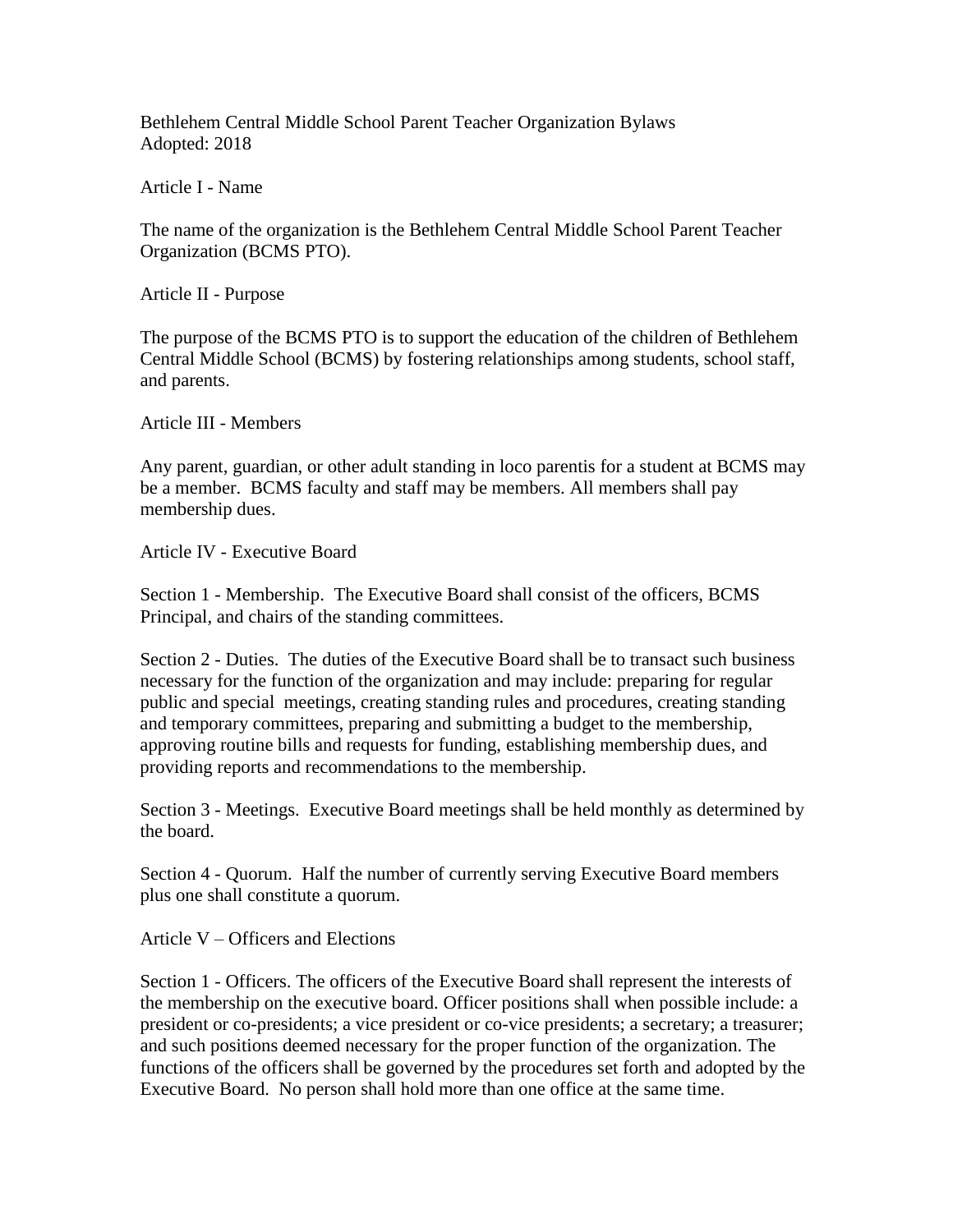Section C - Nominations and Elections. Elections will be held at a general meeting of the membership prior to the end of the school year. The Executive Board shall select candidate(s) for appropriate position(s). Nominations may also be made from the floor. If more than one candidate is nominated for a single office, a ballot shall be taken. In the absence of multiple candidates, voting shall be by voice vote.

Section D - Eligibility. Members are eligible to hold an office on the Executive Board if they are members in good standing at least 14 calendar days before the nominating committee presents its slate. Persons meeting the criteria set forth in Article II of these bylaws shall be deemed members in good standing.

Section E - Terms of Office. Members of the Executive Board shall be elected for one year terms and may serve consecutive terms in office.

Section F – Vacancies – Any vacancies arising during the school year shall be addressed according to the steps set forth in the procedures adopted by the Executive Board.

Section G - Removal from Office. Officers may be removed from office with or without cause by two-thirds vote of those present (assuming a quorum) at a regularly scheduled Executive Board meeting where previous notice of at least 48 hours has been given of such action to all members of the Executive Board.

Article VI - Meetings

Section 1 - Public Meetings. Public meetings shall be held at least three times per year at times and places announced by the Executive Board at least two weeks prior to said meeting.

Section 3 - Special Meetings. Special meetings may be called by the president, any two members of the executive board, and/or five BCMS PTO members in good standing. Special meetings requested other than by members of the Executive Board shall require submission of a written request to the members of the Executive Board at least 10 days prior to the suggested date of the special meeting.

Section 4 - Quorum. The quorum for public and special meetings shall be at least 10 members of the organization.

Article VII - Finances

Section 1 - A tentative budget shall be drafted each year for the ensuing school year. The Executive Board shall review, amend, and adopt said budget prior to the end of the academic year. The fiscal year shall begin on July 1.